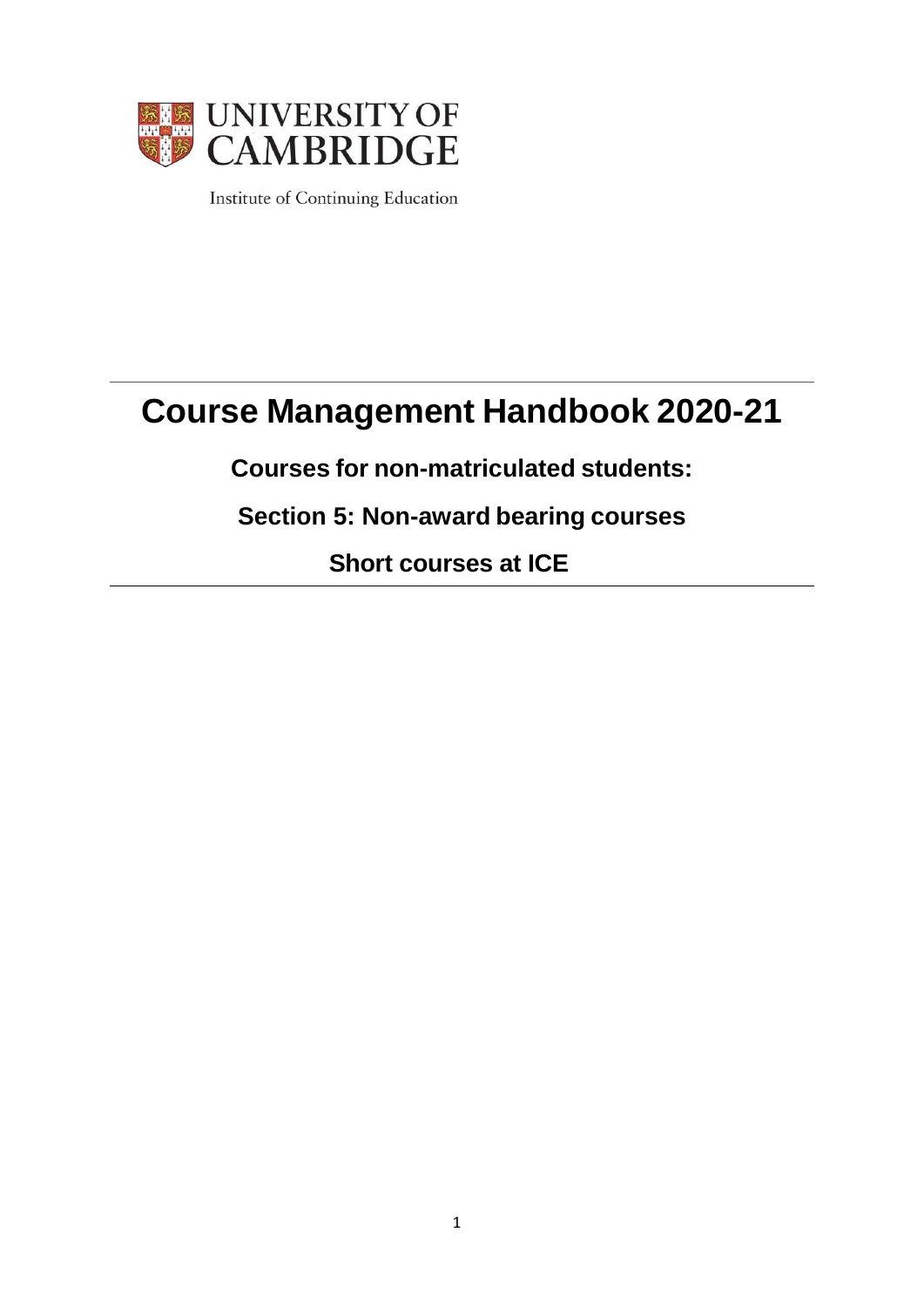#### <span id="page-1-0"></span>**Contents**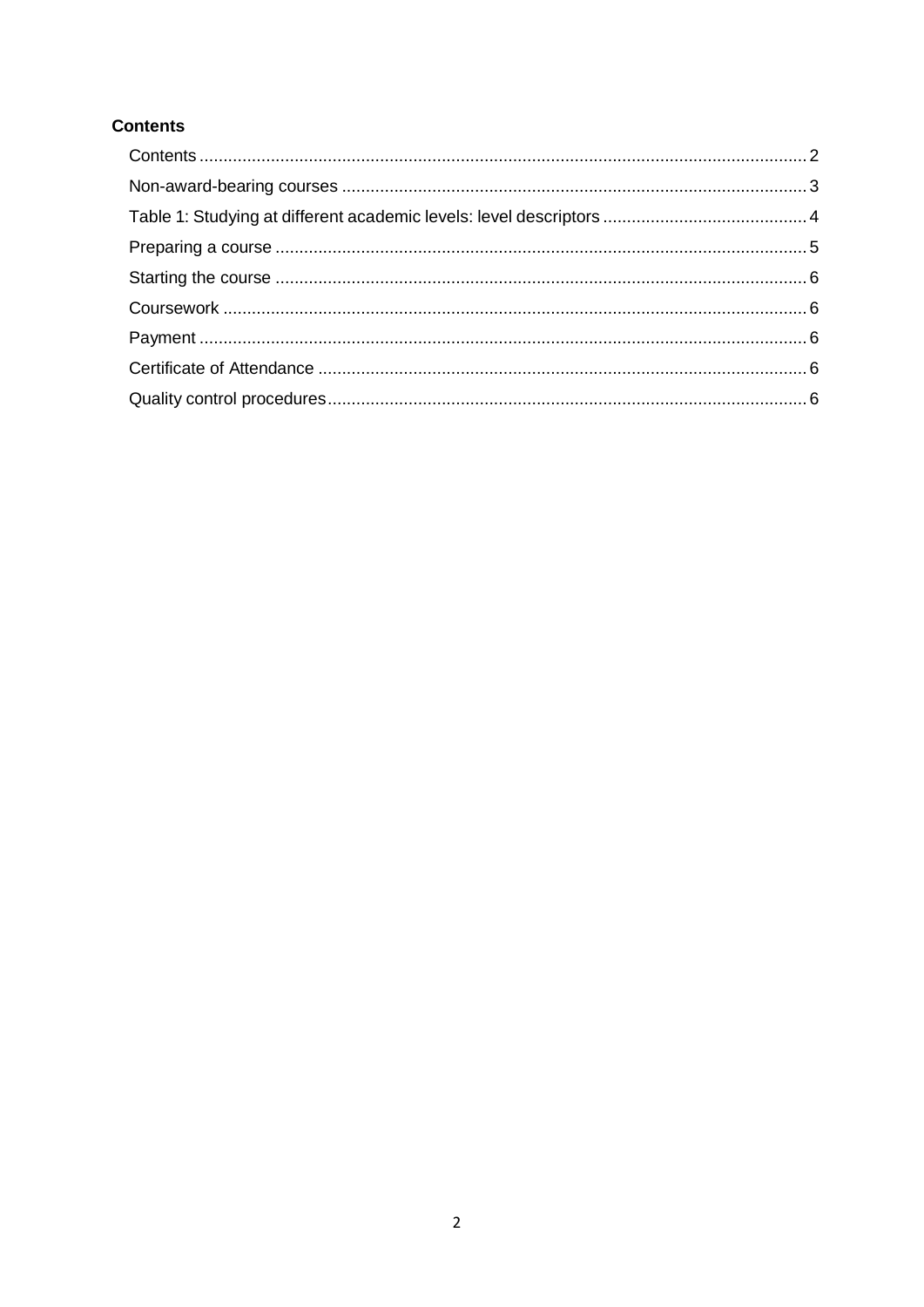#### <span id="page-2-0"></span>**Non-award-bearing courses**

- 1. All courses are normally taught at a minimum of first year (FHEQ Level 4) undergraduate level.
- 2. Academic Directors commission short courses in collaboration with the Director of International Summer Programmes and Lifelong Learning and/or the Heads of Academic Centre Administration (HACA). The Academic Director or Course Director work with panel Tutors and HACAs to identify courses to be developed. They develop the curriculum, identify the teaching team and review the marketing strategy and publicity material.
- 3. Table 1 provides an overview of different academic level descriptors. For full guidance see: [www.qaa.ac.uk/docs/qaa/quality-code/qualifications-frameworks.pdf](https://www.qaa.ac.uk/docs/qaa/quality-code/qualifications-frameworks.pdf)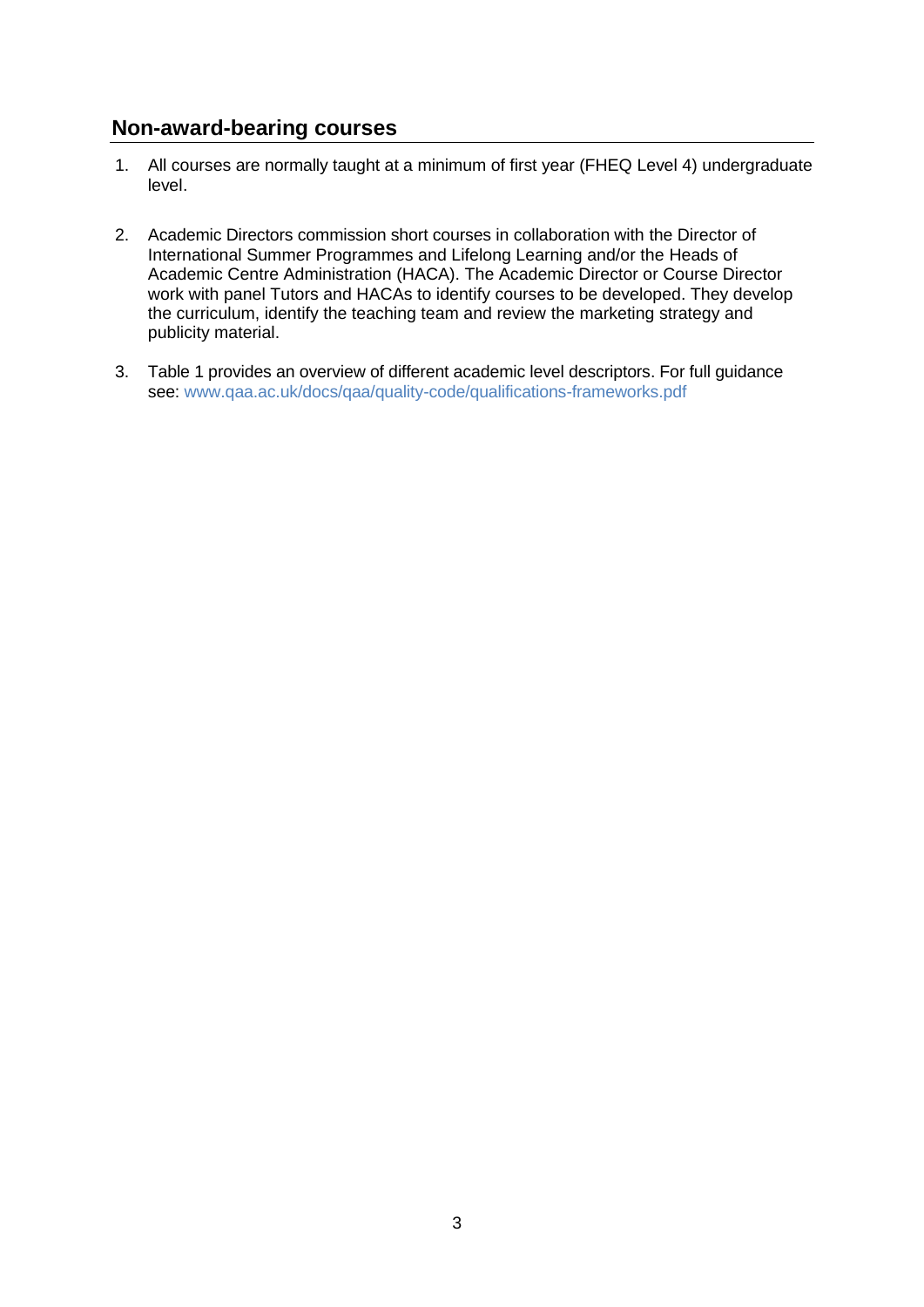# <span id="page-3-0"></span>**Table 1: Studying at different academic levels: level descriptors**

| <b>FHEQ Level 4</b>                                                                                                       | <b>Undergraduate</b>                                                                                                                                                                                                                                                                                                                                                                                                                                                                                                                                                                 |
|---------------------------------------------------------------------------------------------------------------------------|--------------------------------------------------------------------------------------------------------------------------------------------------------------------------------------------------------------------------------------------------------------------------------------------------------------------------------------------------------------------------------------------------------------------------------------------------------------------------------------------------------------------------------------------------------------------------------------|
| <b>Certificate</b><br>60 credits at FHEQ level 4<br><b>Certificate of Higher Education</b><br>120 credits at FHEQ level 4 | Learning at this level will reflect the ability to:<br>develop a rigorous approach to the acquisition of a broad<br>$\bullet$<br>knowledge base<br>employ a range of specialised skills<br>$\bullet$<br>evaluate information using it to plan and develop investigative<br>strategies and to determine solutions to a variety of unpredictable<br>problems<br>operate in a range of specific contexts taking responsibility<br>for the nature and quality of outputs.                                                                                                                |
| <b>FHEQ Level 5</b>                                                                                                       | <b>Undergraduate</b>                                                                                                                                                                                                                                                                                                                                                                                                                                                                                                                                                                 |
| <b>Diploma</b><br>60 credits at FHEQ level 5<br><b>Diploma of Higher Education</b><br>120 credits at FHEQ level 5         | Learning at this level will reflect the ability to:<br>generate ideas through the analysis of concepts at an abstract<br>$\bullet$<br>level, with a command of specialised skills and the formulation of<br>responses to well-defined and abstract problems<br>analyse and evaluate information<br>$\bullet$<br>exercise significant judgement across a broad range of functions<br>accept responsibility for determining and achieving personal<br>and/or group outcomes.                                                                                                           |
| <b>FHEQ Level 6</b>                                                                                                       | Undergraduate                                                                                                                                                                                                                                                                                                                                                                                                                                                                                                                                                                        |
| <b>Advanced Diploma</b><br>60 credits at FHEQ level 6                                                                     | Learning at this level will reflect the ability to:<br>critically review, consolidate and extend a systematic and<br>$\bullet$<br>coherent body of knowledge, utilising specialised skills across an<br>area of study<br>critically evaluate new concepts and evidence from a range of<br>$\bullet$<br>sources<br>transfer and apply diagnostic and creative skills and exercise<br>significant judgement in a range of situations<br>accept accountability for determining and achieving personal<br>and/or group outcomes.                                                         |
| <b>FHEQ Level 7</b>                                                                                                       | Postgraduate                                                                                                                                                                                                                                                                                                                                                                                                                                                                                                                                                                         |
| <b>Postgraduate Certificate</b><br>60 credits at FHEQ level 7<br>Postgraduate Diploma<br>120 credits at FHEQ level 7      | Learning at this level will reflect the ability to:<br>display mastery of a complex and specialised areas of<br>knowledge and skills<br>employ advanced skills to critically evaluate new<br>concepts and evidence from a range of sources<br>conduct independent research<br>٠<br>accept accountability for related decision making,<br>including via the use of supervisions<br>develop appropriate personal qualities and professional<br>attitudes<br>critically evaluate one's own approach to a subject<br>$\bullet$<br>develop an awareness of a subject in its wider context |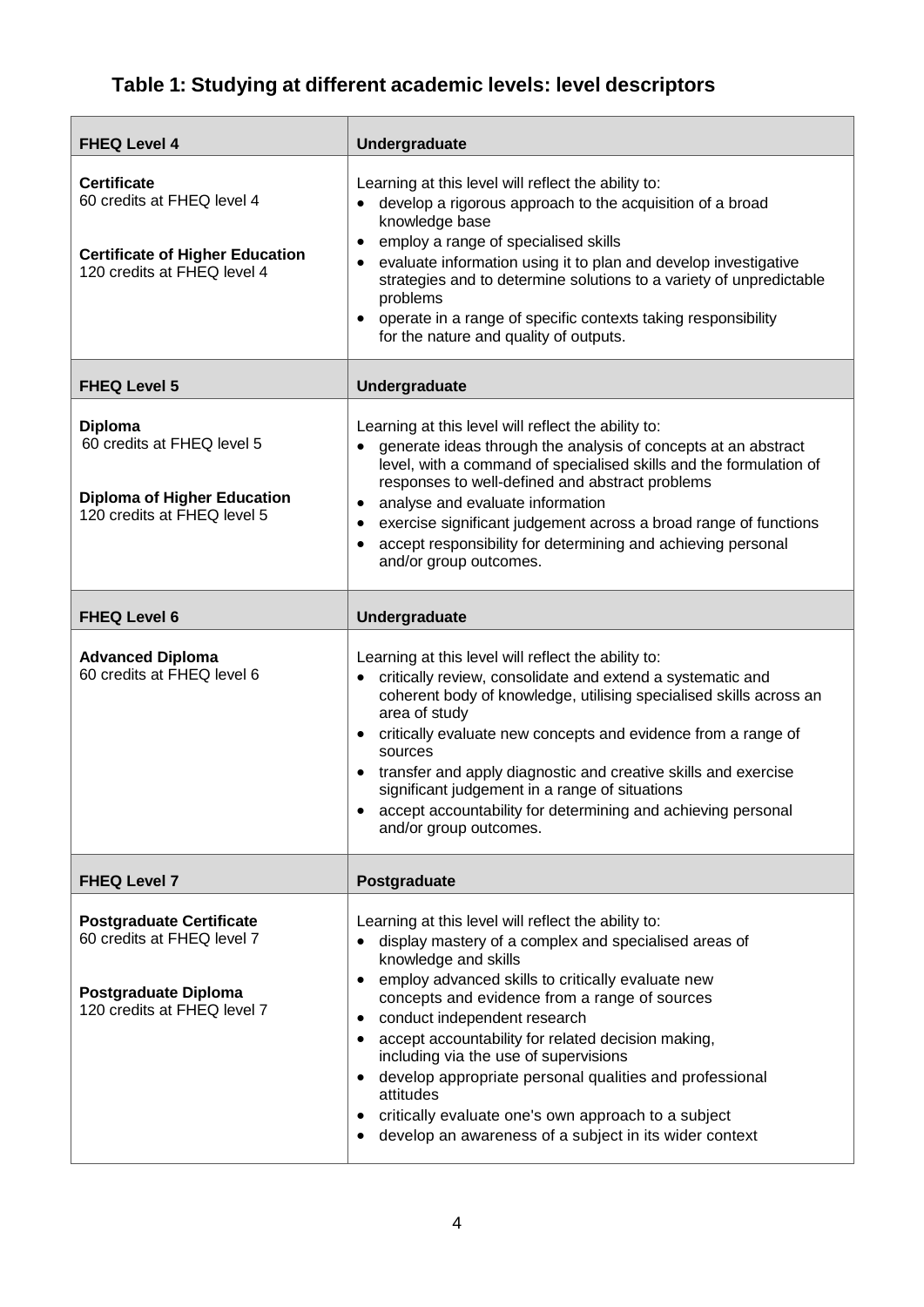# <span id="page-4-0"></span>**Preparing a course**

## **Course acceptance and publicity**

- 4. The Tutor and/or Course Director provides a short course description of about 40-60 words, to appear in publicity materials, including the ICE website. The aim of the description is to attract potential students. To maximise the likelihood of the course being picked up by internet search engines, best practice is to write in short sentences and place keywords or phrases at the beginning of the sentence or paragraph. Tutors are also asked to provide details of teaching sessions and other activities in the Course Programme. ICE will source an appropriate copyright image for the website but Tutors are welcome to propose any relevant images for which copyright is acquired.
- 5. If Tutors are aware of any additional publicity opportunities, they should contact the Head of Academic Centre Administration.
- 6. ICE also encourages Tutors to advertise their own courses. Where this is the case Tutors are required to liaise with the ICE Marketing team in advance of the course.

#### **Preparing the Course Guide**

- 7. The purpose of the Course Guide is to give students a clear understanding of the aims of the course, the subject matter covered, the teaching methods likely to be used, the nature of the work and the participation that will be expected from them during and outside of class sessions. It explains what the student may reasonably expect to have learned by taking the course and lists suggested reading. The Course Guide is therefore an essential part of the course's academic validation.
- 8. The Course Guide for each course is reviewed by the Academic Director or Course Director in that subject area, who may subsequently contact the Tutor to discuss possible modifications. The approved course syllabus is made available to students on the ICE website. In writing the syllabus, tutors follow the *pro forma* that is provided by the Head of Academic Centre Administration and which includes guidance notes.

#### **Teaching requirements**

9. Tutors will be contacted by the Course Administration team before the course start date to make arrangements for their teaching, including, but not limited to; AVA equipment, teaching rooms, guest lecturers and special diets (where applicable). Tutors will normally be contacted at least two weeks before the course start date to confirm student numbers and viability.

#### **Practical activities and field trips**

- 10. Fieldwork includes any work carried out by staff and students for the purpose of teaching, research or other activities while representing ICE**.**
- 11. In planning a course, Tutors may incorporate excursions, field visits or gallery tours, laboratory work etc. ICE recognises the value of fieldwork which is an integral part of a course and adds to the academic experience. However, **plans for fieldwork must be discussed with the Head of Academic Centre Administration when the course is initially proposed.** For full guidance on field trips and the forms to be completed please see section 2 of the Course Management Handbook.